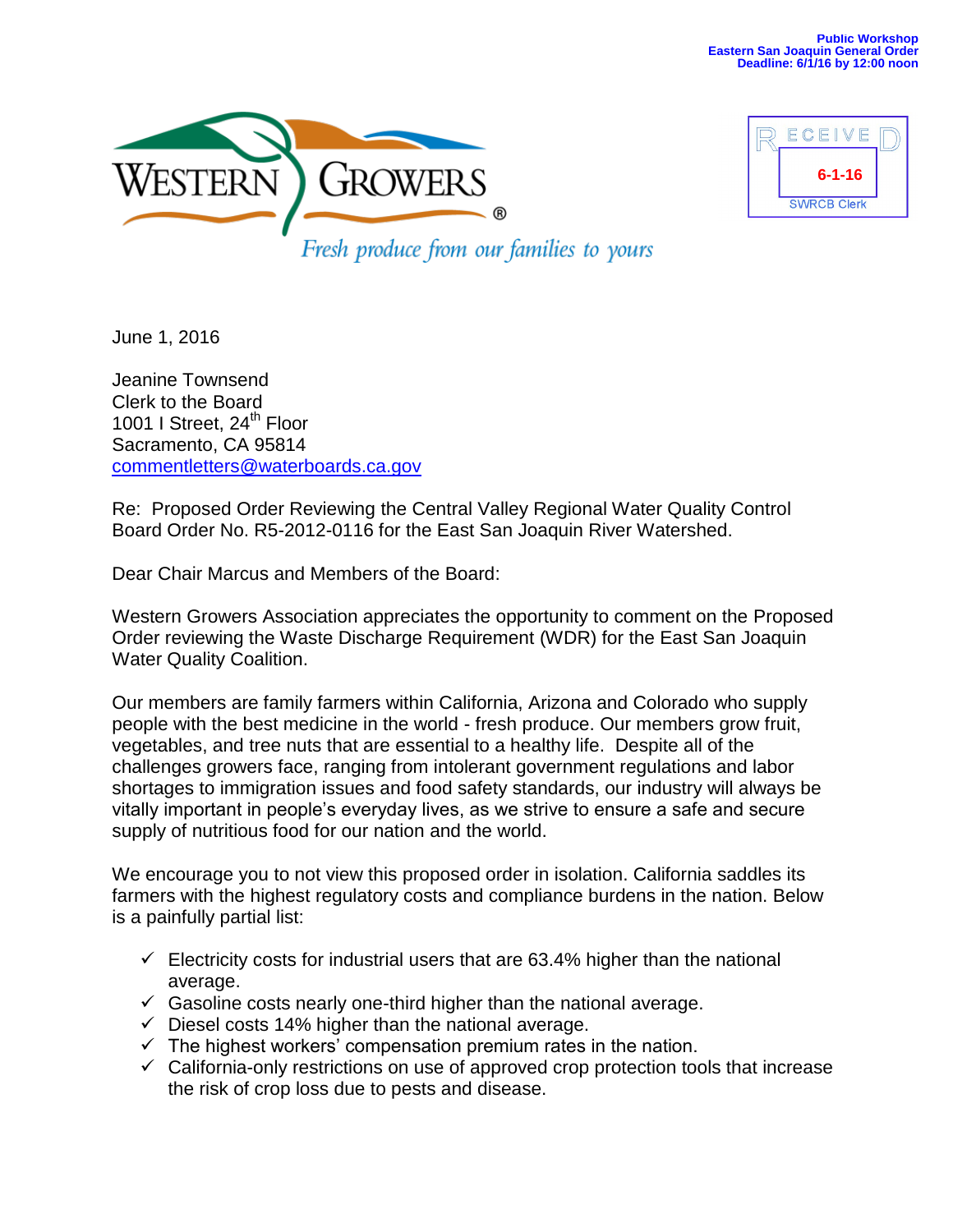- $\checkmark$  Water supply costs driven by regulatory loss of surface water supplies, forcing farmers to drill new and deeper wells, pay more for energy to pump, and scramble to purchase expensive water (if it can be found and conveyed) from others.
- $\checkmark$  Higher labor costs than other states.

Western Growers members are concerned with several proposed changes to the East San Joaquin Water Quality Coalition WDR. The current WDR resulted from many assiduous meetings, workshops and analysis and is a program growers are not able to comply with effortlessly or without difficulty and much cost. Further, we believe there are enough significant changes in the proposed order that a new economic analysis should be considered prior to adoption.

The Proposed Order:

- assumes adoption by each region without regard for the diverse characteristics in each watershed. Although a statewide agricultural order may seem appropriate from a regulatory perspective, requiring extensive surface and groundwater monitoring, field level reporting, certified farm plans, research/analysis, etc. by each grower in every region would be extremely burdensome and excessive. Each region should have flexibility in adopting regulations based on actual conditions.
- requires growers to report detailed field level data to the Third Party Group and then acting as a "pass-through", the Third Party Group would then report it to the Regional Water Board instead of aggregating the information on a township basis. This requirement would not only increase costs sharply, it would essentially dissolve Third Party Groups as growers would have little incentive to join. Confidentiality and trust are the foundation for the marked improvement in surface water quality the current program has produced over the past 10 years. Adopting the proposed order with regard to field level reporting will erode current efforts and hamper improvements in groundwater quality. We are additionally concerned that numerous lawsuits will result in the disclosure of this information to the public.
- does not take into consideration the timelines of the Sustainable Groundwater Management Act. Growers are actively involved in developing Groundwater Sustainable Agencies and Groundwater Sustainable Plans. These agencies will require landowners to pay fees in order to implement the Act. Monitoring should be coordinated and results shared between the two programs so growers are not paying twice for essentially the same types of data.
- would require Third Party Group members to sample all domestic wells and report to the occupants if the well water exceeds the drinking water standard for nitrates. Testing drinking water wells and providing notification of well results should be a landowner/tenant responsibility and should not be included as a